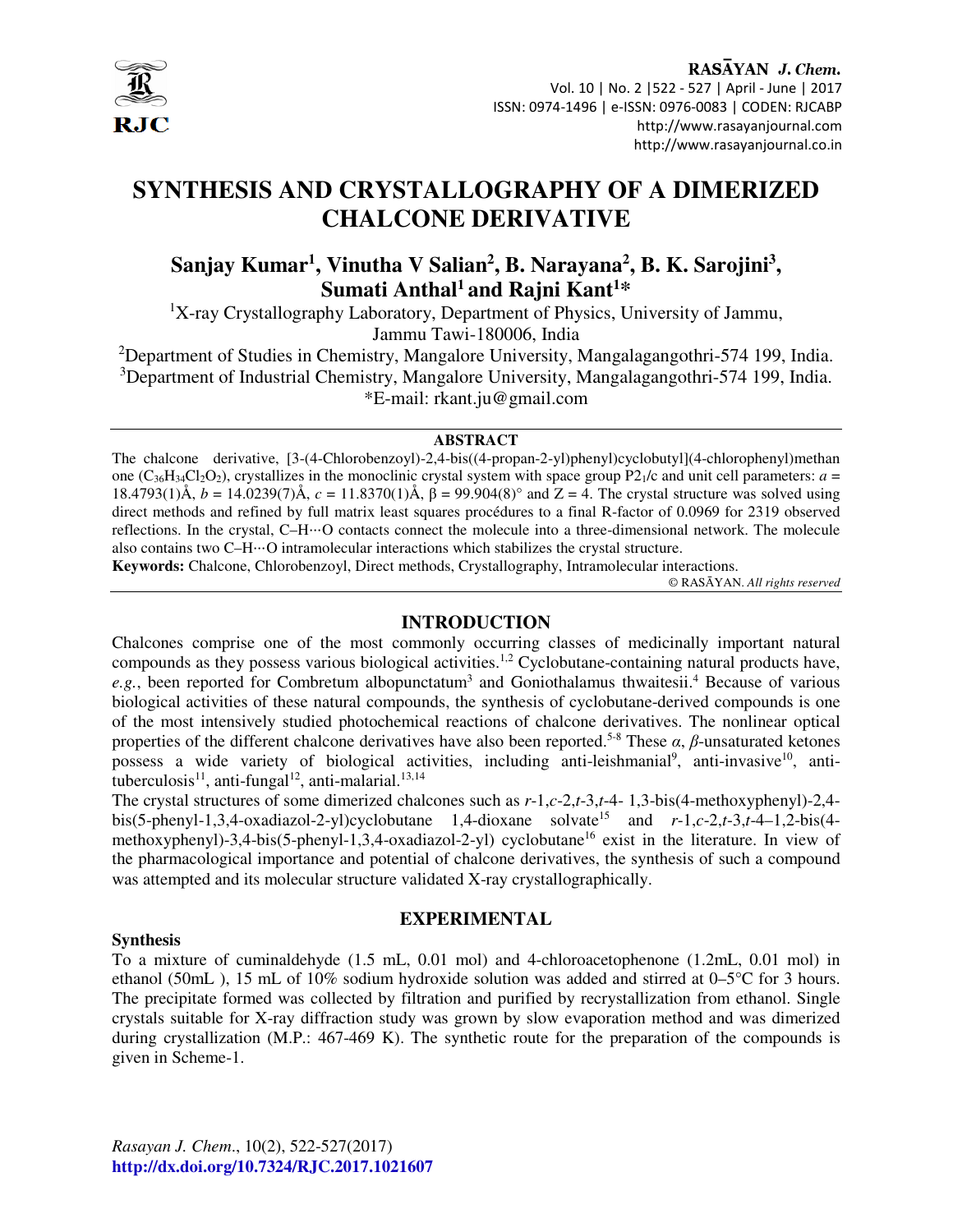RASAYAN J. Chem.

Vol. 10 | No. 2 |522 - 527 | April - June | 2017



Scheme-1: Synthesis of [3-(4-Chlorobenzoyl)-2,4-bis((4-propan-2-yl)phenyl)cyclobutyl](4 chlorophenyl)methanone.

#### **Crystal structure determination**

X-ray intensity data of the crystal of dimensions  $0.30 * 0.20 * 0.20$  mm<sup>3</sup> having well defined morphology was collected on *X'calibur* CCD area-detector diffractometer equipped with graphite monochromated Mo*Ka* radiation ( $\lambda = 0.71073$  Å). The intensities were measured by employing  $\omega$  scan mode for the diffraction angle ranging from  $3.39$  to  $25^\circ$ . X-ray intensity data of 10623 reflections were collected at 293(2) K and out of these reflections 5176 were found unique. 2319 reflections were treated as observed by employing the criterion I>2σ (I). Data was corrected for Lorentz-polarization and absorption factors. The structure was solved by direct methods using SHELXS97<sup>17</sup> and was refined using SHELXL97.<sup>17</sup> All non-hydrogen atoms of the molecule were located in the best E-map. All the hydrogen atoms were geometrically fixed and allowed to ride on the corresponding carbon with C-H=  $0.93{\text -}0.97\text{\AA}$  and U<sub>iso</sub>= 1.2  $U_{eq}(C)$ , except for the methyl groups where  $U_{iso}(H) = 1.5 \text{ U}_{eq}(C)$ . The final refinement cycles converged to an R-factor of 0.0969 [ $wR(F^2) = 0.1554$ ] for 2319 observed reflections. A relatively large value of Rfactor could be due to poor quality crystallization of this material. Residual electron densities ranges from -0.239 to 0.229e $\AA$ <sup>3</sup>. Geometrical calculations of the molecule were done using the WinGX<sup>18</sup>, PARST<sup>19</sup> and PLATON<sup>20</sup> software.

Crystallographic information has been deposited at the Cambridge Crystallographic Data Centre with CCDC number 1530154. This data can be accessed free of charge at Cambridge Crystallographic Data Centre via www.ccdc.cam.ac.uk/data\_request/cif. The crystallographic and refinement data of the crystal is given in Table-1.

Table-1: Crystallographic characteristic, the X-ray data collection and structure-refinement

parameters for  $C_{36}H_{34}Cl_2O_2$ .

| - 20--27--2-                 |                                     |  |
|------------------------------|-------------------------------------|--|
| <b>CCDC</b> Number           | 1530154                             |  |
| System, Space group, Z       | Monoclinic, $P21/c$ , 4             |  |
| $a, b, c$ A                  | 18.4793(15), 14.0239(7), 11.8370(1) |  |
| $\beta$ , deg                | 99.904(8)                           |  |
| $V, \AA^3$                   | 3021.9(4)                           |  |
| $D_x$ g.cm <sup>-3</sup>     | 1.252                               |  |
| Radiation, $\lambda$ , $\AA$ | 0.71073                             |  |
| $\mu$ , mm <sup>-1</sup>     | 0.246                               |  |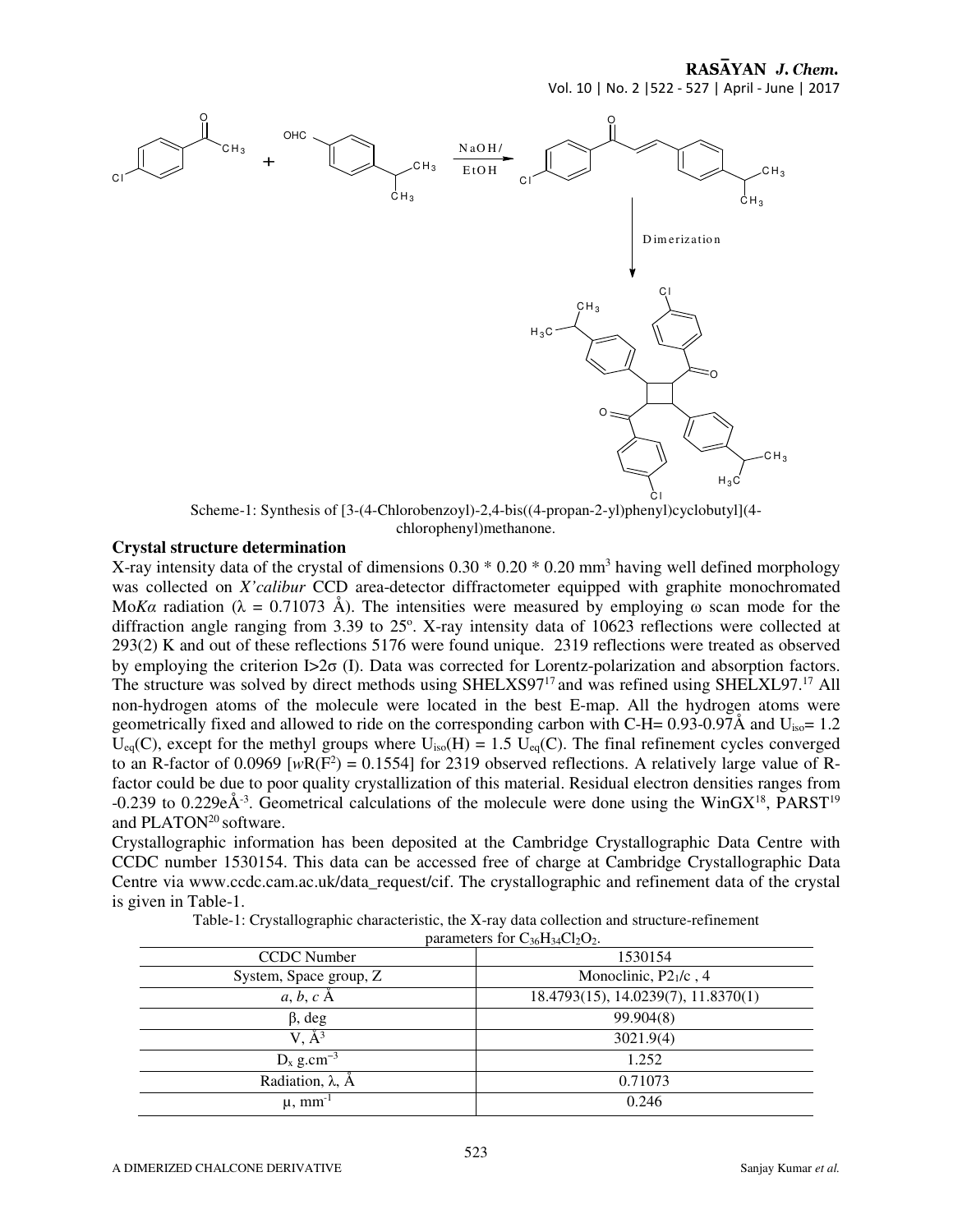RASĀYAN J. Chem.

| Vol. 10   No. 2   522 - 527   April - June   2017 |  |
|---------------------------------------------------|--|
|---------------------------------------------------|--|

| T, K                                                                | 293(2)                                                                         |
|---------------------------------------------------------------------|--------------------------------------------------------------------------------|
| Sample size, mm <sup>3</sup>                                        | $0.30 * 0.20 * 0.20$                                                           |
| Diffractometer                                                      | X'calibur Sapphire3 CCD area-detector                                          |
| Scan mode                                                           | ω scan                                                                         |
| Absorption correction                                               | multi-scan                                                                     |
| $T_{min}$ , $T_{max}$                                               | 0.63965, 1.00000                                                               |
| $\theta$ range, deg                                                 | $3.39 \rightarrow 25$                                                          |
| $h, k, l$ ranges                                                    | $h = -21 \rightarrow 15$ , $k = -16 \rightarrow 16$ , $l = -14 \rightarrow 13$ |
| Reflections total/unique                                            | 10623/5176                                                                     |
| Reflections observed $[I > 2\sigma(I)]$                             | 2319                                                                           |
| $R_{int}$                                                           | 0.0681                                                                         |
| $R_{\text{sigma}}$                                                  | 0.1338                                                                         |
| F(000)                                                              | 1200                                                                           |
| R                                                                   | 0.0969                                                                         |
| $wR(F^2)$                                                           | 0.1554                                                                         |
| $(\Delta/\sigma)_{\rm max}$                                         | 0.00                                                                           |
| Number of refined parameters                                        | 366                                                                            |
| S                                                                   | 1.020                                                                          |
| $\Delta \rho_{\text{max}}/\Delta \rho_{\text{min}}, e/\text{\AA}^3$ | $0.229/-0.239$                                                                 |
| Programs used                                                       | SHELXS97, SHELXL97, PARST, PLATON,<br><b>ORTEP</b>                             |

#### **RESULTS AND DISCUSSION**

The molecular structureis shown in Figure-1(ORTEP).<sup>21</sup> It comprises of dimerized chalcone derivative around a cyclobutane. The cyclobutane moiety bears one aromatic substituent on each carbon atom. The structural parameters, including bond distances and bond angles (Table-2) show normal geometry.<sup>22</sup>

| Table-2: Selected bond distances and bond angles. |                                  |                                                   |          |  |
|---------------------------------------------------|----------------------------------|---------------------------------------------------|----------|--|
| Bond Distances (A)                                |                                  | Bond Distances (A)                                |          |  |
| $C1-C2$                                           | 1.441(1)                         | $C16-CL1$                                         | 1.728(7) |  |
| $C2-C3$                                           | 1.428(9)                         | $C19-C20$                                         | 1.505(6) |  |
| $C2-C4$                                           | 1.531(8)                         | $C19-C29$                                         | 1.572(7) |  |
| $C7-C10$                                          | 1.489(6)                         | $C23-C26$                                         | 1.527(9) |  |
| C10-H10                                           | 0.9800                           | $C26-C27$                                         | 1.307(1) |  |
| $C10-C11$                                         | 1.566(7)                         | $C26-C28$                                         | 1.395(1) |  |
| $C10-C29$                                         | 1.548(6)                         | C <sub>28</sub> -H <sub>28</sub> A                | 0.9600   |  |
| $C11-C12$                                         | 1.498(7)                         | $C29-C30$                                         | 1.498(6) |  |
| $C11-C19$                                         | 1.523(6)                         | $C30-O2$                                          | 1.220(5) |  |
| $C12-O1$                                          | 1.217(6)                         | $C30-C31$                                         | 1.484(7) |  |
| $C12-C13$                                         | 1.482(7)                         | $C34-CL2$                                         | 1.724(6) |  |
|                                                   | Bond Angles(°)<br>Bond Angles(°) |                                                   |          |  |
| $C1-C2-C3$                                        | 113.2(8)                         | $C19 - C20 - C21$                                 | 122.9(5) |  |
| $C3-C2-C4$                                        | 115.2(7)                         | $C19 - C29 - C30$                                 | 116.2(4) |  |
| $C6-C7-C10$                                       | 120.8(5)                         | $C20 - C19 - C29$                                 | 120.2(4) |  |
| $C10-C11-C19$                                     | 90.4(4)                          | $C23-C26-C27$                                     | 119.2(8) |  |
| C10-C29-C19                                       | 89.3(4)                          | C27-C26-C28                                       | 124.5(8) |  |
| C11-C19-C29                                       | 89.0(4)                          | C <sub>29</sub> -C <sub>10</sub> -C <sub>11</sub> | 88.4(3)  |  |
| $C13 - C12 - O1$                                  | 120.1(6)                         | C <sub>29</sub> -C <sub>30</sub> -C <sub>31</sub> | 118.3(5) |  |
| C <sub>15</sub> -C <sub>16</sub> -C <sub>L1</sub> | 119.2(7)                         | C33-C34-CL2                                       | 119.1(5) |  |

Table-2: Selected bond distances and bond angles.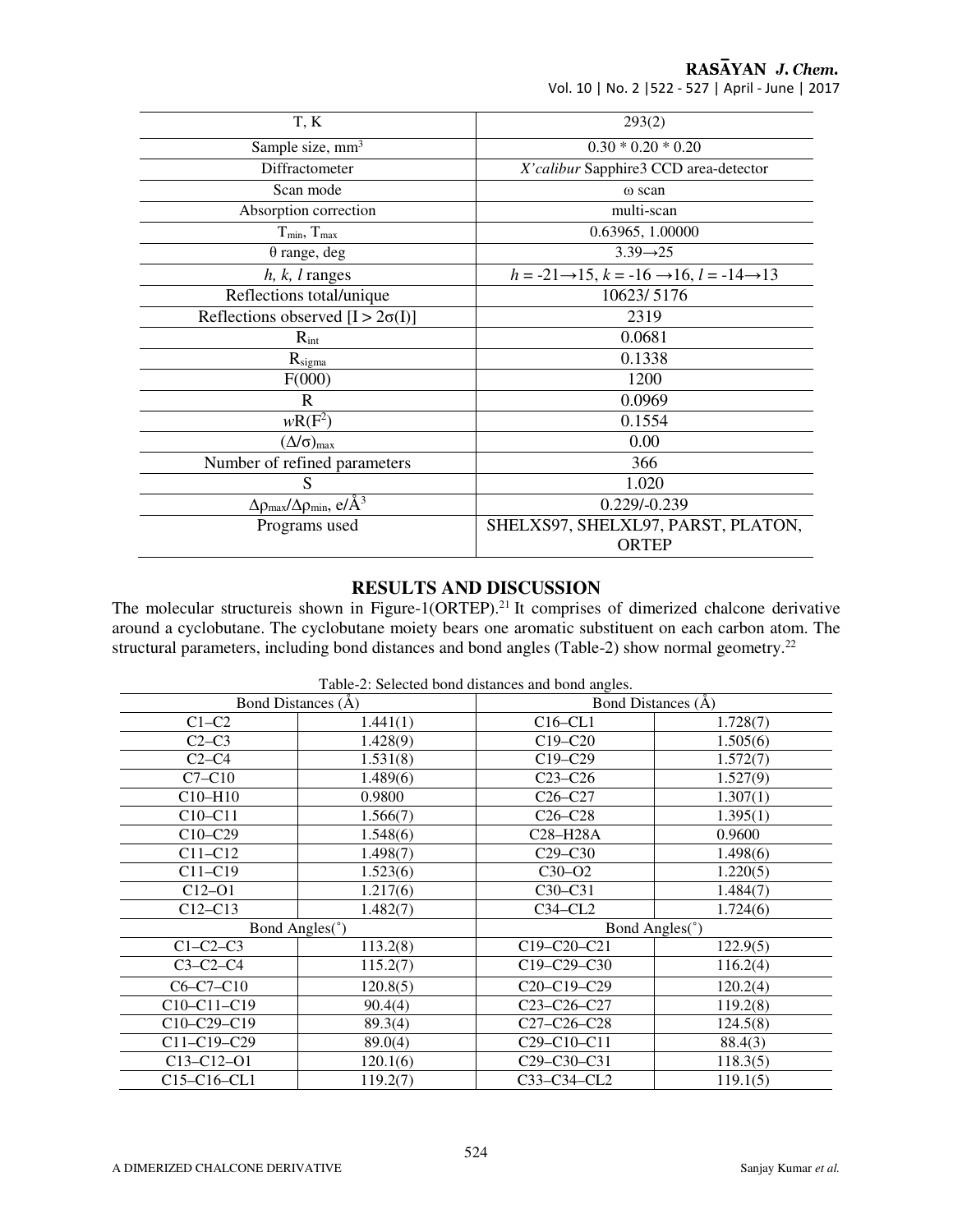

Fig.-1: ORTEP view of the molecule. Displacement ellipsoids are shown at the 40% probability level along with atomic labeling scheme. Hydrogen atoms are drawn at arbitrary radii and are not labeled for clarity. The graph-set motifs are also shown (dotted lines).

The length of the bonds C10-C11, C10-C29 and C7-C10, C11-C12 is similar to the corresponding distances as observed in case of some other tetra-aryl substituted cyclobutanes.<sup>23,24</sup> The distances of the bonds opposite to each other in the cyclobutane have nearly the same value and the endocyclic bond angles being very close to 90°; thus assume the shape of a rectangle. The propan-2-yl group and the phenyl rings lying on both sides of cyclobutane are not coplanar [torsion angle being C1–C2–C4–C5  $(108.0(1)°)$  and C24–C23–C26–C27  $(150.8(1)°)$ , respectively (Table-3)].

The two chlorobenzoyl rings (the dihedral angle between them being  $3.22(2)^\circ$ ) and the two phenyl rings (the dihedral angle between them being 8.95(2)°) are close to being planar. The dihedral angle between cyclobutane and each phenyl ring is  $81.23(2)^\circ$  and  $75.87(2)^\circ$ , respectively, while the dihedral angle between the cyclobutane ring and each of the chlorobenzoyl ring is 50.74(2)° and 53.29(2)°, respectively. The C11 and C19 atoms of the cyclobutane are deviated significantly (deviations being 0.0893(5) Å and

 -0.0889(5) Å respectively). The relative orientation of all the four aromatic substituents attached to central cyclobutane ring corresponds to *cis-trans-cis-trans* and this may be due to molecular centrosymmetry.

In the crystal structure, there exists C10-H10…O2 and C19-H19…O1 intramolecular interactions, both resulting in the formation of S(5) graph-set motifs. Only one intermolecular hydrogen bond C22- H22…O1 is observed that links molecule into infinite chains along the *y*-direction (Figure-2). Details of intra/inter-molecular hydrogen bonds are given in Table-4.

| Torsion Angles <sup>(o</sup> ) |            | Torsion Angles <sup>(<math>\circ</math>)</sup> |             |
|--------------------------------|------------|------------------------------------------------|-------------|
| $C1-C2-C4-C5$                  | 108.0(1)   | $C14 - C15 - C16 - C11$                        | $-179.6(5)$ |
| $C1-C2-C4-C9$                  | $-70.2(1)$ | $C18 - C13 - C12 - O1$                         | $-177.2(6)$ |

|  | Table-3: Selected torsion angles |  |  |
|--|----------------------------------|--|--|
|--|----------------------------------|--|--|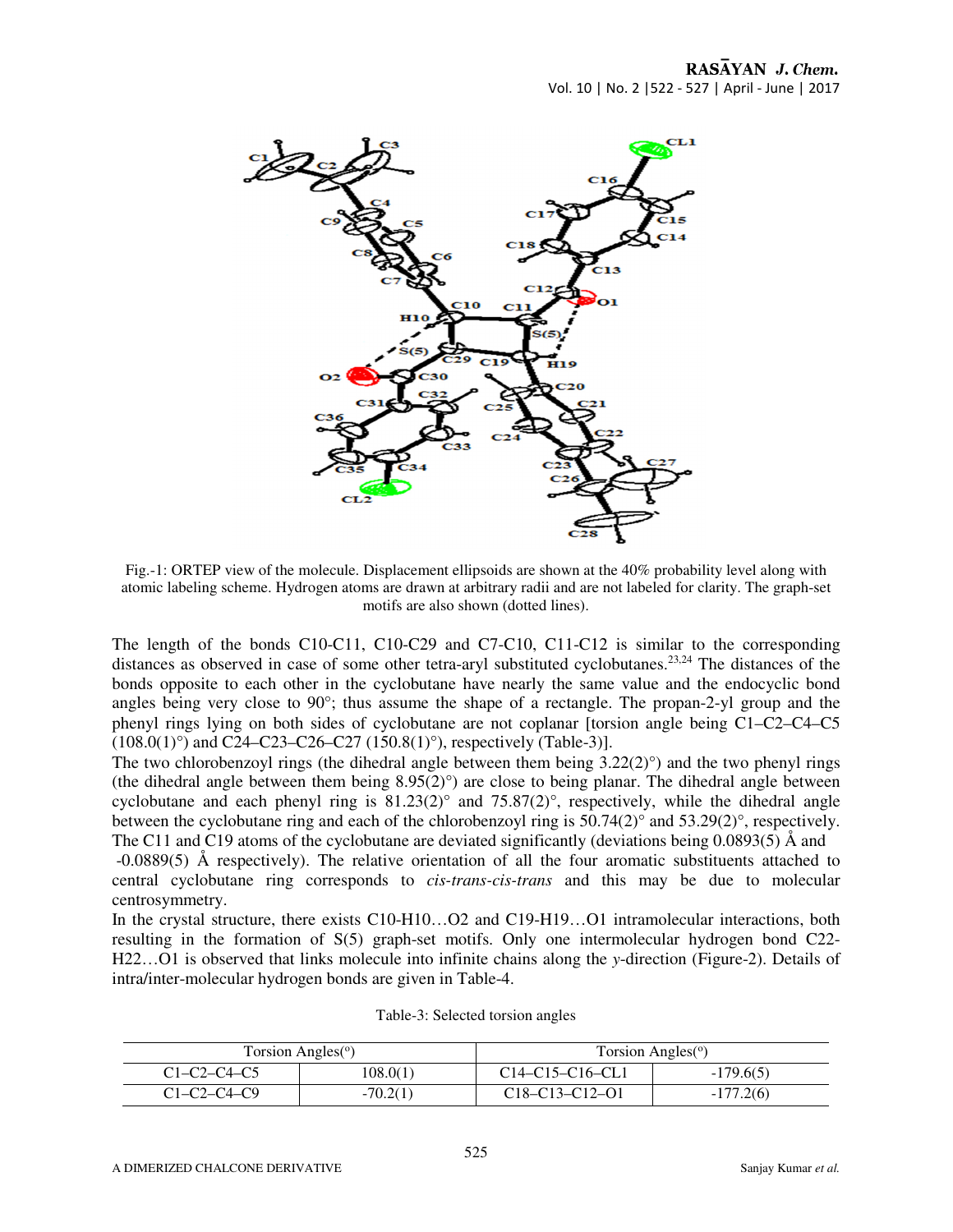## RASAYAN J. Chem.

| Vol. 10   No. 2   522 - 527   April - June   2017 |  |
|---------------------------------------------------|--|
|---------------------------------------------------|--|

| $C6 - C7 - C10 - C11$   | 119.5(6)    | $C19 - C11 - C10 - C29$ | $-13.1(4)$  |
|-------------------------|-------------|-------------------------|-------------|
| $C7 - C10 - C11 - C12$  | $-14.6(7)$  | $C19-C20-C25-C24$       | 175.8(6)    |
| $C7 - C10 - C29 - C30$  | 132.9(5)    | $C20-C19-C29-C30$       | $-21.2(7)$  |
| $C8 - C7 - C10 - C29$   | 39.7(8)     | $C22-C23-C26-C28$       | 150.5(1)    |
| $C11 - C12 - C13 - C14$ | $-176.0(5)$ | $C24 - C23 - C26 - C27$ | 150.8(1)    |
| $C12-C11-C10-C29$       | $-134.7(5)$ | $O2 - C30 - C31 - C32$  | 162.2(5)    |
| $C12 - C11 - C19 - C20$ | $-99.3(6)$  | $C36-C35-C34-CL2$       | $-179.3(5)$ |



Fig.-2: Packing of the molecule along *b-axis*.

| D–H…A                             | $D-H(A)$ | HA(A)              | DA(A)    | $D-HA^{(0)}$ |
|-----------------------------------|----------|--------------------|----------|--------------|
| $C10 - H10O2$                     | 0.98     | 2.38               | 2.821(6) | 106          |
| $C19 - H19O1$                     | 0.98     | 2.44               | 2.833(7) | 103          |
| $C22-H22.$<br>$^{\smallfrown}$ 11 | 0.93     | $\sim$ 50<br>ر د.پ | 3.203(7) | 130          |

Table-4: Hydrogen bonding geometry (e.s.d.'s in parentheses)

Symmetry code: (i) x,  $3/2 - y$ ,  $1/2 + z$ 

#### **ACKNOWLEDGMENT**

Rajni Kant is thankful to the Indian Council of Medical Research and the Department of Science and Technology, New Delhi for funding under sponsored research projects (No. BIC/12(14)/2012 and EMR/2014/000467). BN thanks UGC for financial assistance through BSR one time grant for the purchase of chemicals. VVS thanks Mangalore University for research facilities.